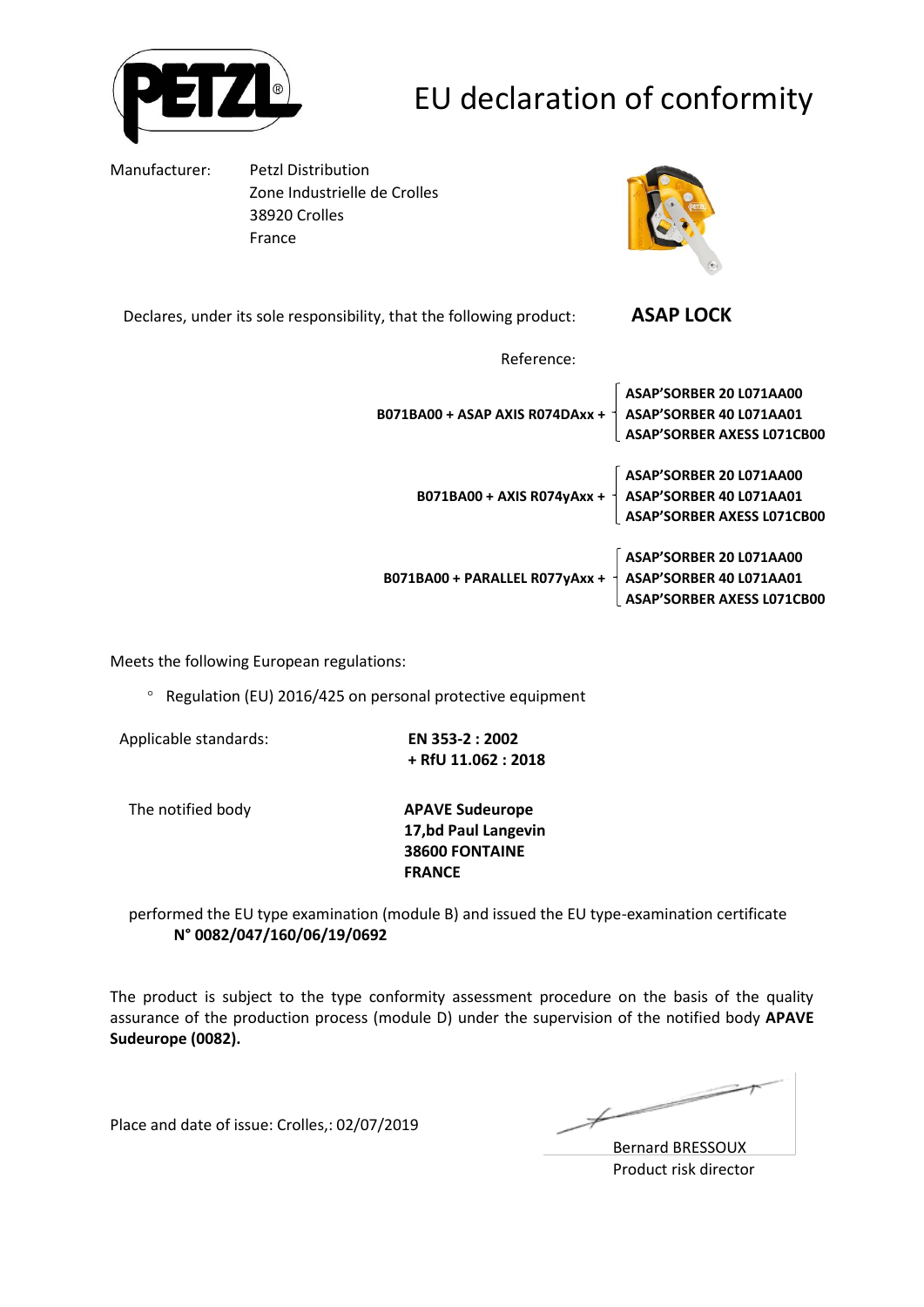

## Déclaration UE de conformité

Le fabricant: Petzl Distribution Zone Industrielle de Crolles 38920 Crolles France



Déclare sous sa seule responsabilité que le produit suivant: **ASAP LOCK** 

Référence:

| B071BA00 + ASAP AXIS R074DAxx + | ASAP'SORBER 20 L071AA00<br>ASAP'SORBER 40 L071AA01<br>ASAP'SORBER AXESS L071CB00                                                          |
|---------------------------------|-------------------------------------------------------------------------------------------------------------------------------------------|
|                                 | ASAP'SORBER 20 L071AA00<br>$\overline{1}$ B071BA00 + AXIS R074yAxx + $\overline{1}$ ASAP'SORBER 40 L071AA01<br>ASAP'SORBER AXESS L071CB00 |
| B071BA00 + PARALLEL R077yAxx +  | ASAP'SORBER 20 L071AA00<br>ASAP'SORBER 40 L071AA01<br>ASAP'SORBER AXESS L071CB00                                                          |

Est conforme aux réglementations européennes suivantes:

<sup>o</sup> Règlement (UE) 2016/425 relatif aux équipements de protection individuelle.

Normes appliquées: **EN 353-2 : 2002**

**+ RfU 11.062 : 2018**

L'organisme notifié **APAVE Sudeurope**

**17,bd Paul Langevin 38600 FONTAINE FRANCE**

a effectué l'examen UE de type (module B) et a établi l'attestation d'examen UE de type **N° 0082/047/160/06/19/0692**

Le produit est soumis à la procédure d'évaluation de la conformité au type sur la base de l'assurance de la qualité du mode de production (module D) sous la surveillance de l'organisme notifié **APAVE Sudeurope (0082).**

Date et lieu d'établissement: Crolles,: 02/07/2019

 $\not\!\!\!\!/-$ 

Bernard BRESSOUX Directeur risque produit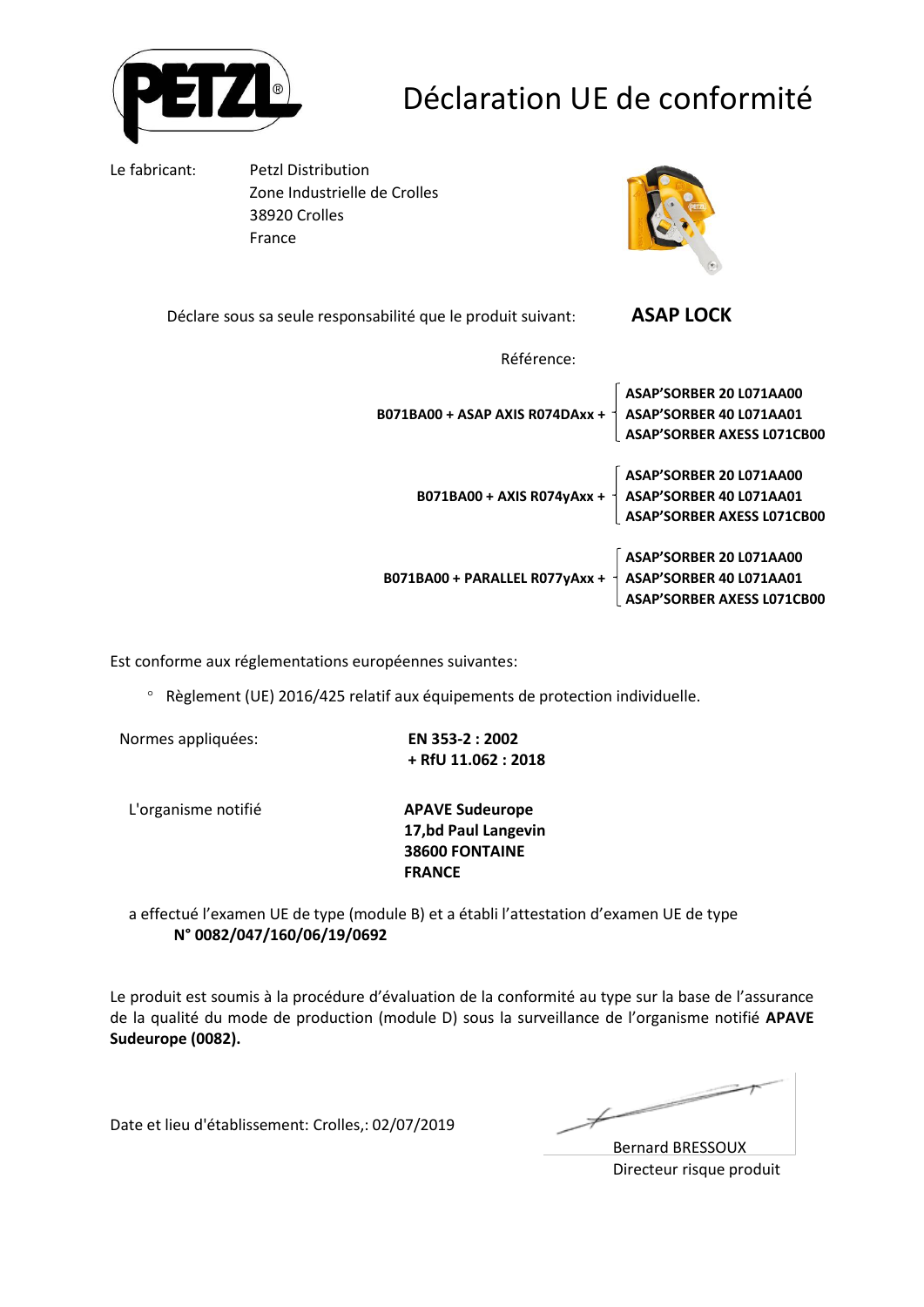

### EU-Konformitätserklärung

Der Hersteller: Petzl Distribution

Zone Industrielle de Crolles 38920 Crolles France



Erklärt in alleiniger Verantwortung, dass folgendes Produkt: **ASAP LOCK** 

Referenz:

| B071BA00 + ASAP AXIS R074DAxx + | ASAP'SORBER 20 L071AA00<br>ASAP'SORBER 40 L071AA01<br><b>ASAP'SORBER AXESS L071CB00</b>      |
|---------------------------------|----------------------------------------------------------------------------------------------|
| B071BA00 + AXIS R074yAxx +      | ASAP'SORBER 20 L071AA00<br>$\parallel$ ASAP'SORBER 40 L071AA01<br>ASAP'SORBER AXESS L071CB00 |
| B071BA00 + PARALLEL R077yAxx +  | ASAP'SORBER 20 L071AA00<br>ASAP'SORBER 40 L071AA01<br><b>ASAP'SORBER AXESS L071CB00</b>      |

Folgende europäische Vorschriften erfüllt:

Verordnung (EU) 2016/425 über persönliche Schutzausrüstungen

Angewandte Normen: **EN 353-2 : 2002**

**+ RfU 11.062 : 2018**

Die benannte Stelle **APAVE Sudeurope**

**17,bd Paul Langevin 38600 FONTAINE FRANCE**

hat die EU-Baumusterprüfung (Modul B) durchgeführt und die EU-Baumusterprüfbescheinigung ausgestellt

**N° 0082/047/160/06/19/0692**

Das Produkt wird dem Bewertungsverfahren hinsichtlich der Konformität mit dem Baumuster auf der Grundlage einer Qualitätssicherung bezogen auf den Produktionsprozess (Modul D) unter Aufsicht der benannten Stelle unterzogen **APAVE Sudeurope (0082).**

Ort und Datum der Ausstellung: Crolles,: 02/07/2019

Bernard BRESSOUX Leiter Produktrisiko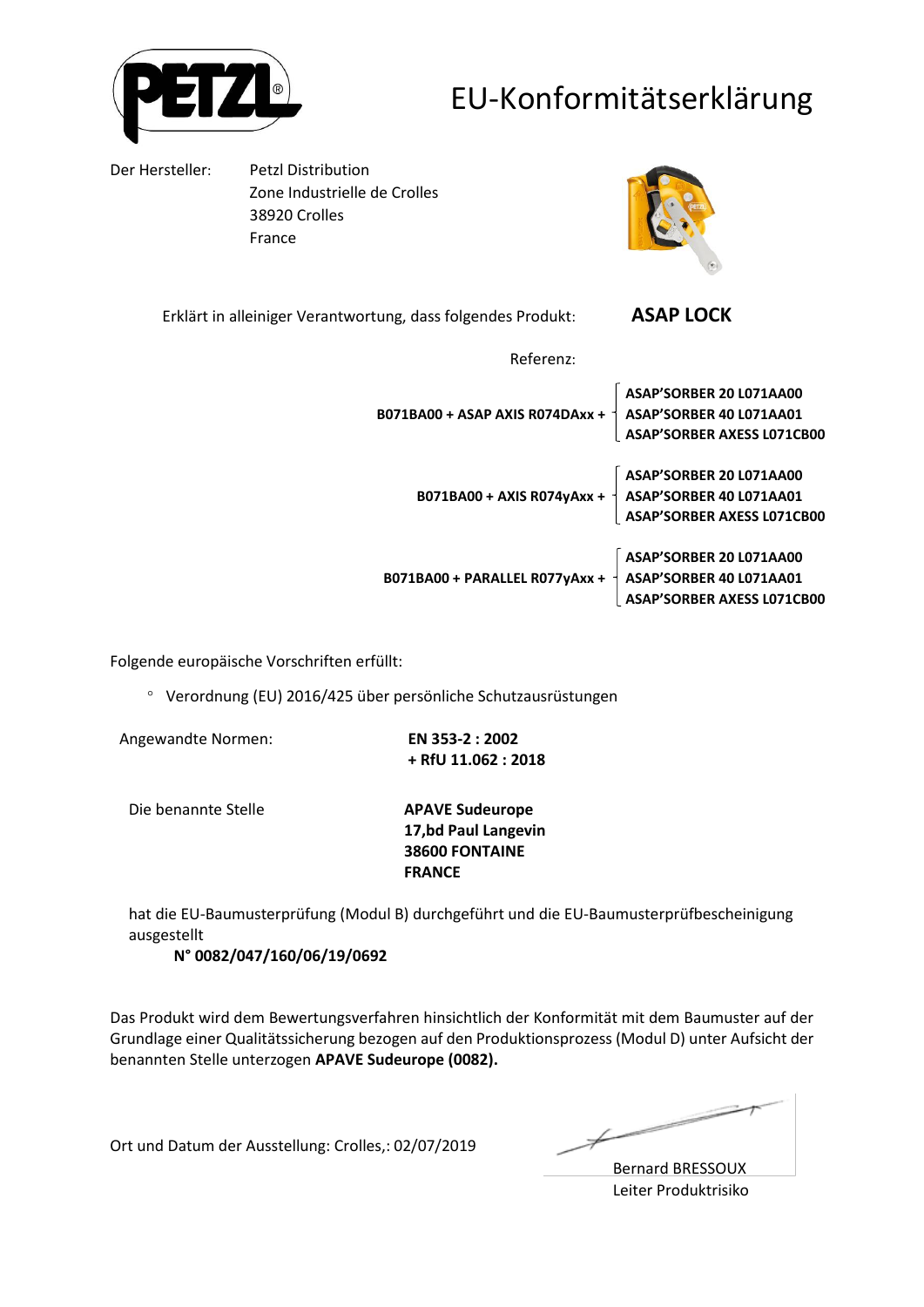

# Dichiarazione di conformità UE

Il fabbricante: Petzl Distribution Zone Industrielle de Crolles 38920 Crolles France



Dichiara sotto la sua esclusiva responsabilità che il seguente prodotto: **ASAP LOCK**  Codice:

| B071BA00 + ASAP AXIS R074DAxx + | ASAP'SORBER 20 L071AA00<br>ASAP'SORBER 40 L071AA01<br>ASAP'SORBER AXESS L071CB00                                                          |
|---------------------------------|-------------------------------------------------------------------------------------------------------------------------------------------|
|                                 | ASAP'SORBER 20 L071AA00<br>$\overline{1}$ B071BA00 + AXIS R074yAxx + $\overline{1}$ ASAP'SORBER 40 L071AA01<br>ASAP'SORBER AXESS L071CB00 |
| B071BA00 + PARALLEL R077yAxx +  | ASAP'SORBER 20 L071AA00<br>ASAP'SORBER 40 L071AA01<br>_ASAP'SORBER AXESS L071CB00                                                         |

È conforme alle seguenti normative europee:

Regolamento (UE) 2016/425 sui dispositivi di protezione individuale

Norme applicate: **EN 353-2 : 2002**

**+ RfU 11.062 : 2018**

L'organismo notificato **APAVE Sudeurope**

**17,bd Paul Langevin 38600 FONTAINE FRANCE**

ha svolto l'esame UE del tipo (modulo B) e ha rilasciato il certificato di esame UE del tipo **N° 0082/047/160/06/19/0692**

Il prodotto è oggetto della procedura di valutazione della conformità al tipo basata sulla garanzia di qualità del processo di produzione (modulo D) sotto la sorveglianza dell'organismo notificato **APAVE Sudeurope (0082).**

Luogo e data del rilascio: Crolles,: 02/07/2019

 $\not\!\!\!-\!\!\!-$ 

Bernard BRESSOUX Direttore del rischio di

prodotto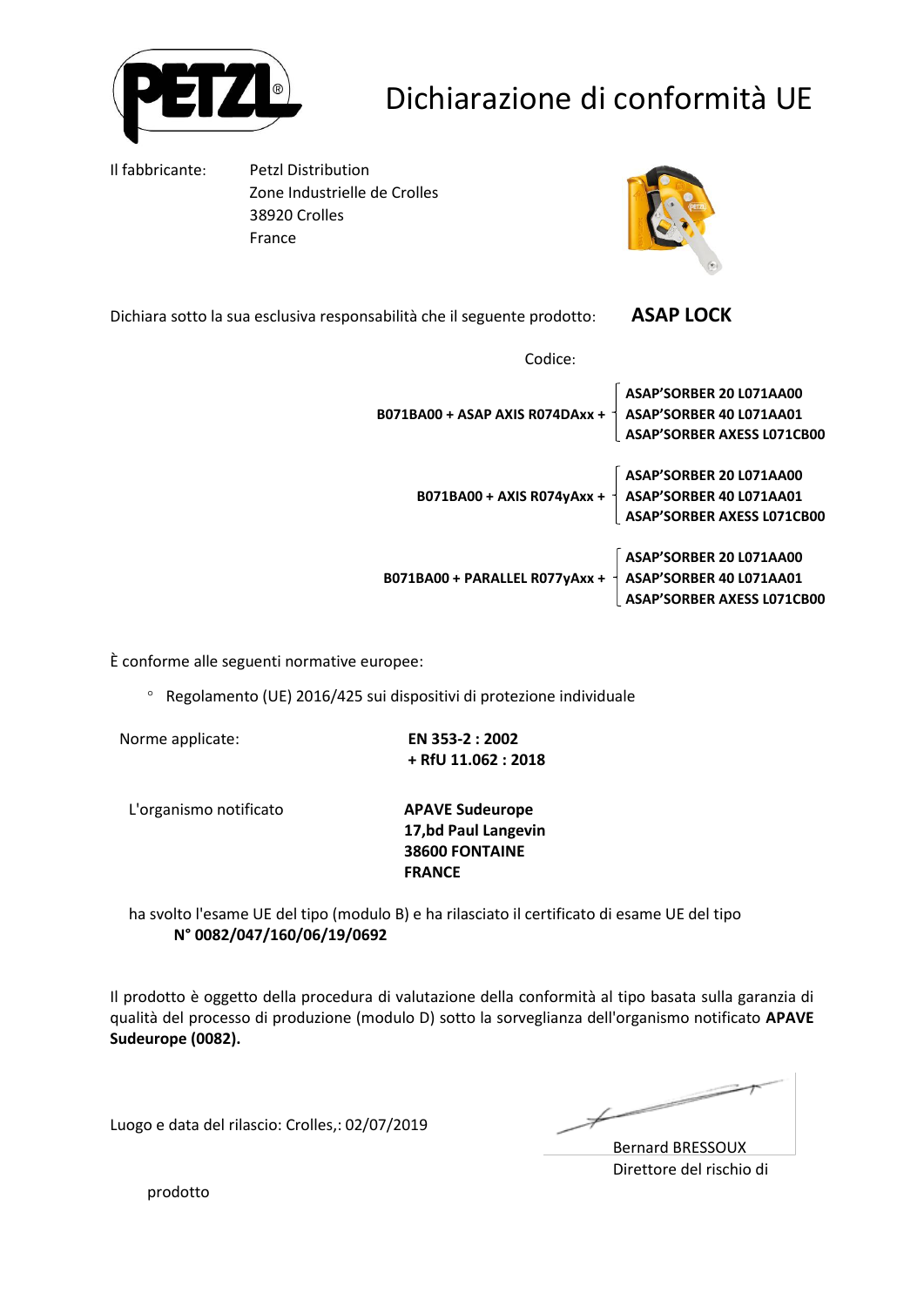

## Declaración de conformidad UE

El fabricante: Petzl Distribution Zone Industrielle de Crolles 38920 Crolles France



Declara bajo su única responsabilidad que el producto siguiente: **ASAP LOCK**  Referencia:

| B071BA00 + ASAP AXIS R074DAxx + $\left\{\n \begin{array}{c}\n \text{ASAP'SORER 40 L071AAO1}\n \text{ASAP'SORER AXESS LO71CBO0}\n \end{array}\n\right.$ | ASAP'SORBER 20 L071AA00                                                                                                                   |
|--------------------------------------------------------------------------------------------------------------------------------------------------------|-------------------------------------------------------------------------------------------------------------------------------------------|
|                                                                                                                                                        | ASAP'SORBER 20 L071AA00<br>$\overline{1}$ B071BA00 + AXIS R074yAxx + $\overline{1}$ ASAP'SORBER 40 L071AA01<br>ASAP'SORBER AXESS L071CB00 |
| B071BA00 + PARALLEL R077yAxx +                                                                                                                         | ASAP'SORBER 20 L071AA00<br>ASAP'SORBER 40 L071AA01<br>ASAP'SORBER AXESS L071CB00                                                          |

Es conforme con la siguiente legislación europea:

Reglamento (UE) 2016/425 relativo a los equipos de protección individual

Normas aplicadas: **EN 353-2 : 2002**

**+ RfU 11.062 : 2018**

El organismo notificado **APAVE Sudeurope**

**17,bd Paul Langevin 38600 FONTAINE FRANCE**

ha efectuado el examen UE de tipo (módulo B) y ha expedido el certificado de examen UE de tipo **N° 0082/047/160/06/19/0692**

El producto está sometido al procedimiento de evaluación de la conformidad con el tipo basada en el aseguramiento de la calidad del proceso de producción (módulo D) bajo la supervisión del organismo notificado **APAVE Sudeurope (0082).**

Lugar y fecha de emisión: Crolles,: 02/07/2019

 $\not\!\!\!\!/-$ 

Bernard BRESSOUX Director del riesgo del

producto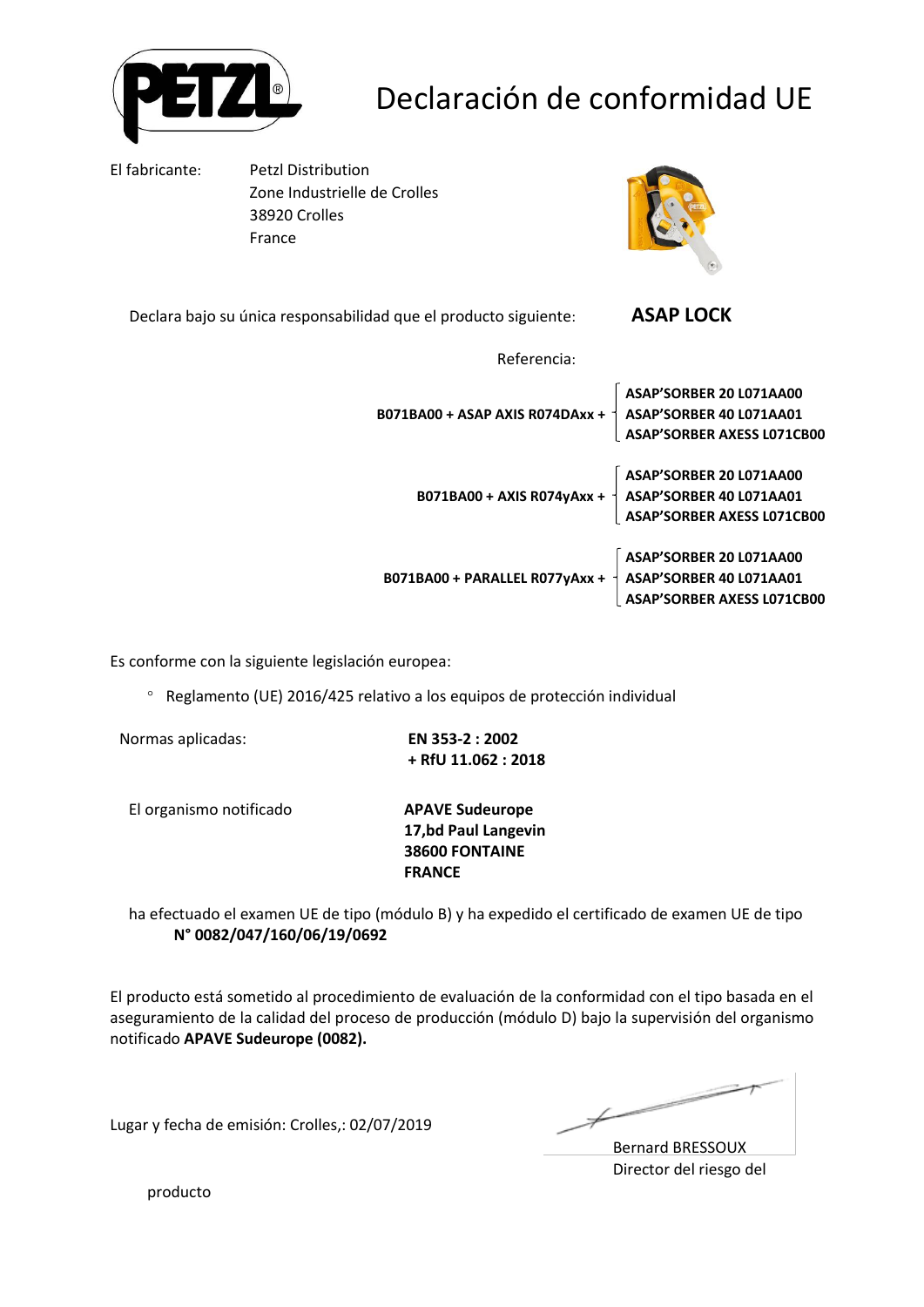

## Declaração UE de conformidade

O Fabricante: Petzl Distribution Zone Industrielle de Crolles 38920 Crolles France



Declara sob sua exclusiva responsabilidade que o seguinte produto: **ASAP LOCK**  Referência: **ASAP'SORBER 20 L071AA00 B071BA00 + ASAP AXIS R074DAxx + ASAP'SORBER 40 L071AA01 ASAP'SORBER AXESS L071CB00 ASAP'SORBER 20 L071AA00 B071BA00 + AXIS R074yAxx + ASAP'SORBER 40 L071AA01 ASAP'SORBER AXESS L071CB00**

> **ASAP'SORBER 20 L071AA00 B071BA00 + PARALLEL R077yAxx + ASAP'SORBER 40 L071AA01 ASAP'SORBER AXESS L071CB00**

Está em conformidade com a legislação europeia seguinte:

Regulamento (UE) 2016/425 relativo aos equipamentos de proteção individual

Normas aplicadas: **EN 353-2 : 2002**

**+ RfU 11.062 : 2018**

O organismo notificado **APAVE Sudeurope**

**17,bd Paul Langevin 38600 FONTAINE FRANCE**

efectuou o exame UE de tipo (módulo B) e estabeleceu o certificado de exame UE de tipo **N° 0082/047/160/06/19/0692**

O produto é submetido ao procedimento de avaliação da conformidade com o tipo baseada na garantia da qualidade do processo de produção (módulo D) sob a vigilância do organismo notificado **APAVE Sudeurope (0082).**

Local e data de emissão: Crolles,: 02/07/2019

Bernard BRESSOUX Diretor de risco de produto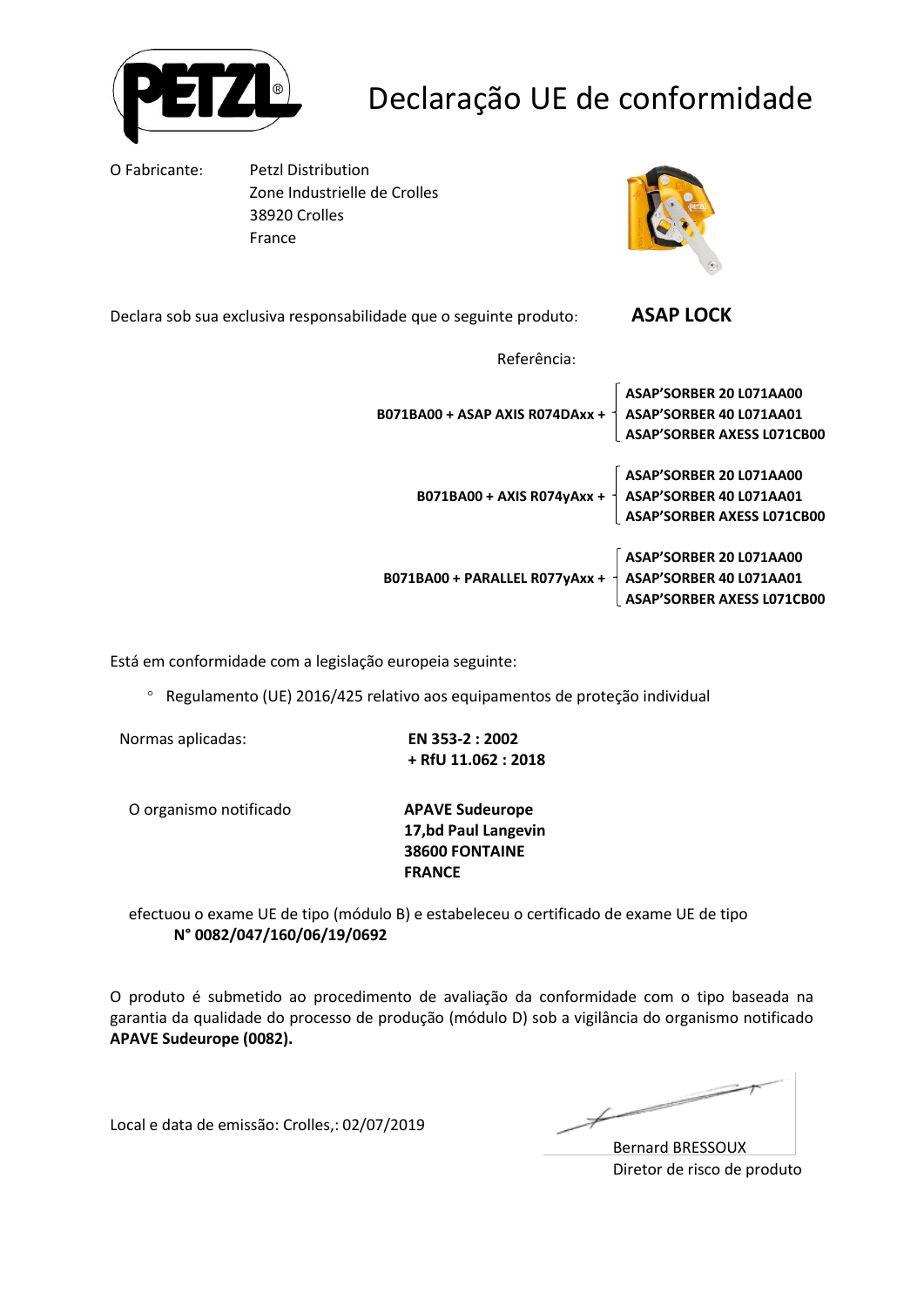

### EU-conformiteitsverklaring

Fabrikant: Petzl Distribution Zone Industrielle de Crolles 38920 Crolles France



Verklaart op eigen verantwoording dat het volgende product: **ASAP LOCK**  Referentie:

| B071BA00 + ASAP AXIS R074DAxx +                      | ASAP'SORBER 20 L071AA00<br>ASAP'SORBER 40 L071AA01<br>ASAP'SORBER AXESS L071CB00 |
|------------------------------------------------------|----------------------------------------------------------------------------------|
| B071BA00 + AXIS R074yAxx +   ASAP'SORBER 40 L071AA01 | ASAP'SORBER 20 L071AA00<br>ASAP'SORBER AXESS L071CB00                            |
| B071BA00 + PARALLEL R077yAxx +                       | ASAP'SORBER 20 L071AA00<br>ASAP'SORBER 40 L071AA01<br>ASAP'SORBER AXESS L071CB00 |

Voldoet aan de volgende Europese bepalingen:

Verordening (EU) 2016/425 betreffende persoonlijke beschergsmiddelen

Toegepaste normen: **EN 353-2 : 2002**

**+ RfU 11.062 : 2018**

De aangemelde instantie **APAVE Sudeurope**

**17,bd Paul Langevin 38600 FONTAINE FRANCE**

heeft het EU-typeonderzoek (module B) verricht en het certificaat van het EU-typeonderzoek afgegeven

**N° 0082/047/160/06/19/0692**

Het product is onderworpen aan de conformiteitsbeoordelingsprocedure aangaande de conformiteit met het type op basis van kwaliteitsborging van het productieproces (module D) onder toezicht van de aangemelde instantie **APAVE Sudeurope (0082).**

Plaats en datum van afgifte: Crolles,: 02/07/2019

Bernard BRESSOUX Directeur van risico produkt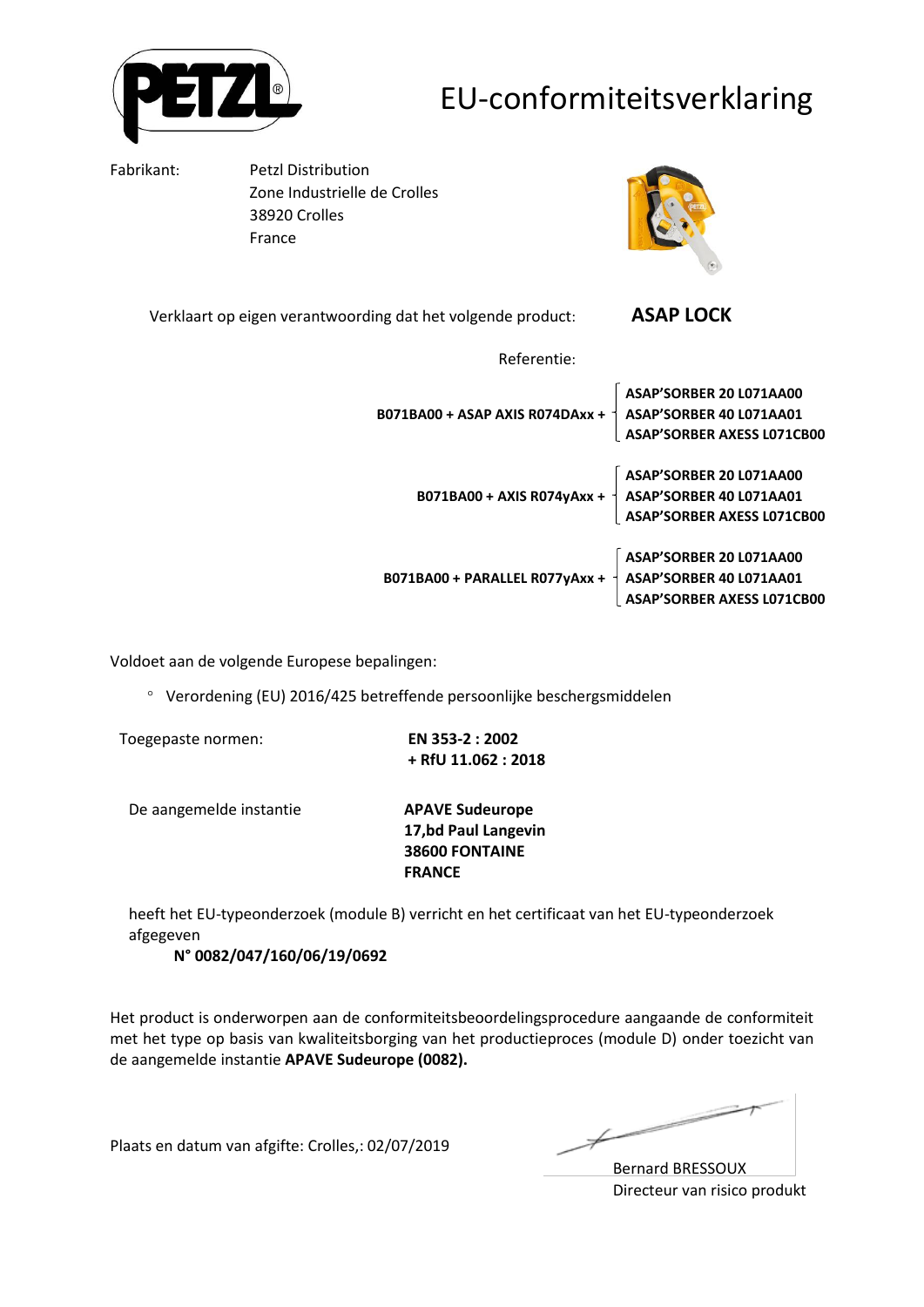

EU-försäkran om

#### överensstämmelse

| Tillverkare: | <b>Petzl Distribution</b><br>Zone Industrielle de Crolles<br>38920 Crolles<br>France |                                                                                  |
|--------------|--------------------------------------------------------------------------------------|----------------------------------------------------------------------------------|
|              | Under eget ansvar, tillkännager att följande produkt:                                | <b>ASAP LOCK</b>                                                                 |
|              | Produkt referens:                                                                    |                                                                                  |
|              | B071BA00 + ASAP AXIS R074DAxx +                                                      | ASAP'SORBER 20 L071AA00<br>ASAP'SORBER 40 L071AA01<br>ASAP'SORBER AXESS L071CB00 |
|              | B071BA00 + AXIS R074yAxx + $\frac{1}{2}$                                             | ASAP'SORBER 20 L071AA00<br>ASAP'SORBER 40 L071AA01<br>ASAP'SORBER AXESS L071CB00 |
|              | B071BA00 + PARALLEL R077yAxx +                                                       | ASAP'SORBER 20 L071AA00<br>ASAP'SORBER 40 L071AA01<br>ASAP'SORBER AXESS L071CB00 |

Motsvarar följande Europeisk lagstiftning:

Förordning (EU) 2016/425 om personlig skyddsutrustning

Standarder som används: **EN 353-2 : 2002**

**+ RfU 11.062 : 2018**

Den anmälda organ **APAVE Sudeurope**

**17,bd Paul Langevin 38600 FONTAINE FRANCE**

har utfört EU typprövning (modul B) och utfärdat EU typintyget **N° 0082/047/160/06/19/0692**

Produkten omfattas av förfarande för bedömning av överensstämmelse med typ som grundar sig på kvalitetssäkring av produktionen (modul D) under överinseende av ett anmält organ **APAVE Sudeurope (0082).**

Ort och datum för utfärdande: Crolles,: 02/07/2019

 $\not\!\!\!\!/$ 

Bernard BRESSOUX Direktör för produktrisk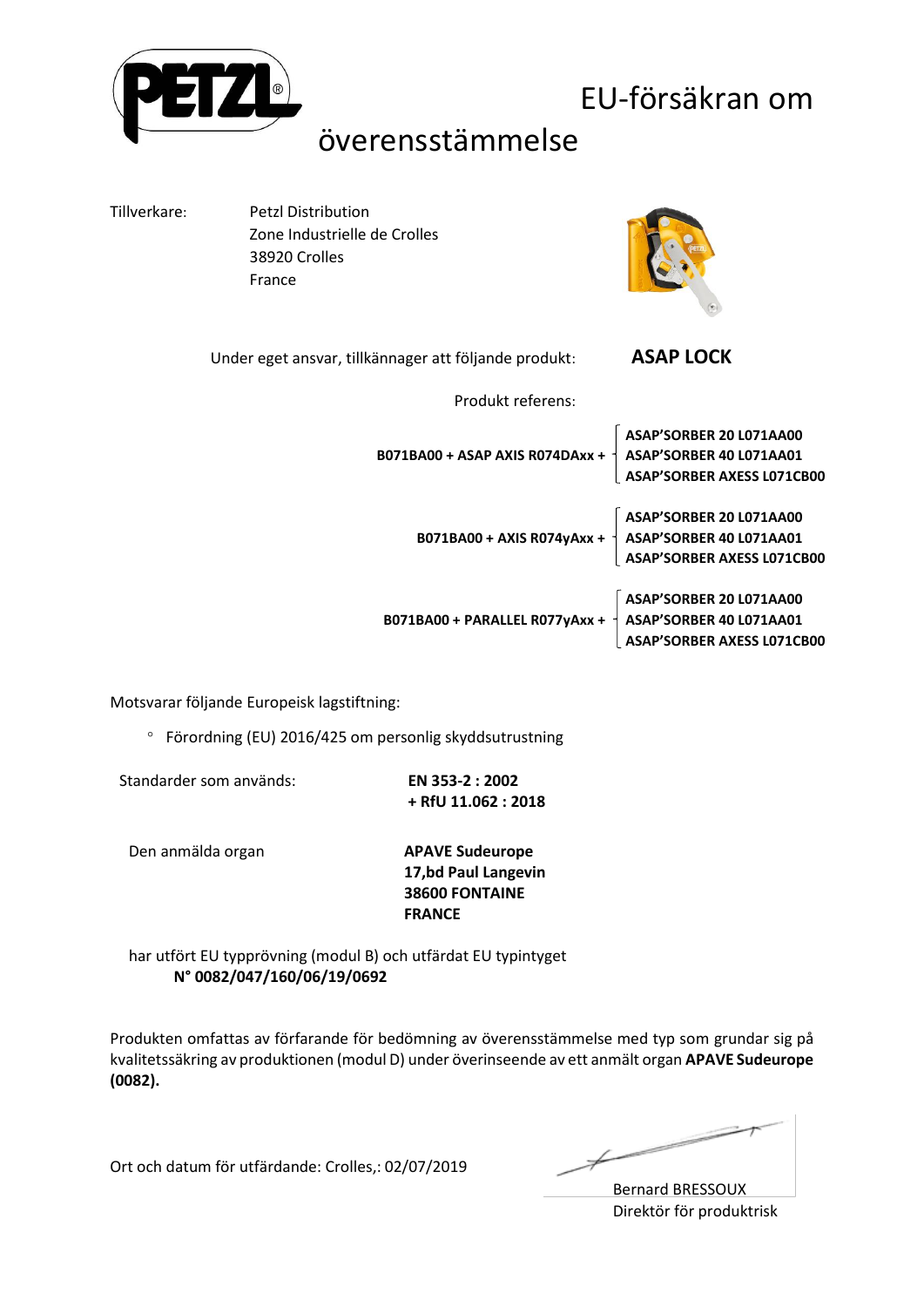

### EU-vaatimustenmukaisuusvakuutus

Valmistaja: Petzl Distribution Zone Industrielle de Crolles 38920 Crolles France



**ASAP'SORBER AXESS L071CB00**

vakuuttaa yksinomaan omalla vastuullaan, että seuraava tuote: **ASAP LOCK**  Tuotekoodi: **ASAP'SORBER 20 L071AA00 B071BA00 + ASAP AXIS R074DAxx + ASAP'SORBER 40 L071AA01 ASAP'SORBER AXESS L071CB00 ASAP'SORBER 20 L071AA00 B071BA00 + AXIS R074yAxx + ASAP'SORBER 40 L071AA01 ASAP'SORBER AXESS L071CB00 ASAP'SORBER 20 L071AA00 B071BA00 + PARALLEL R077yAxx + ASAP'SORBER 40 L071AA01**

Täyttää seuraavien direktiivien vaatimukset:

Asetus (EU) 2016/425 henkilönsuojaimista

On seuraavien standardien mukainen: **EN 353-2 : 2002**

**+ RfU 11.062 : 2018**

Ilmoitetun laitoksen on **APAVE Sudeurope**

**17,bd Paul Langevin 38600 FONTAINE FRANCE**

suorittava taho on tehnyt EU:n tyyppitarkastuksen (moduuli B) ja on myöntänyt EU:n tyyppitarkastussertifikaatin **N° 0082/047/160/06/19/0692**

Tuotteeseen sovelletaan arviointimenettelyä, joka kohdistuu tyyppiä koskevan vaatimuksenmukaisuuden varmistamiseen ja joka perustuu tuotantoprosessin laadunvarmistukseen (moduuli D) tyyppitarkastuksen suorittavan tahon valvonnan alaisena **APAVE Sudeurope (0082).**

Antamispaikka ja -päivämäärä: Crolles,: 02/07/2019

Bernard BRESSOUX Tuoteriskijohtaja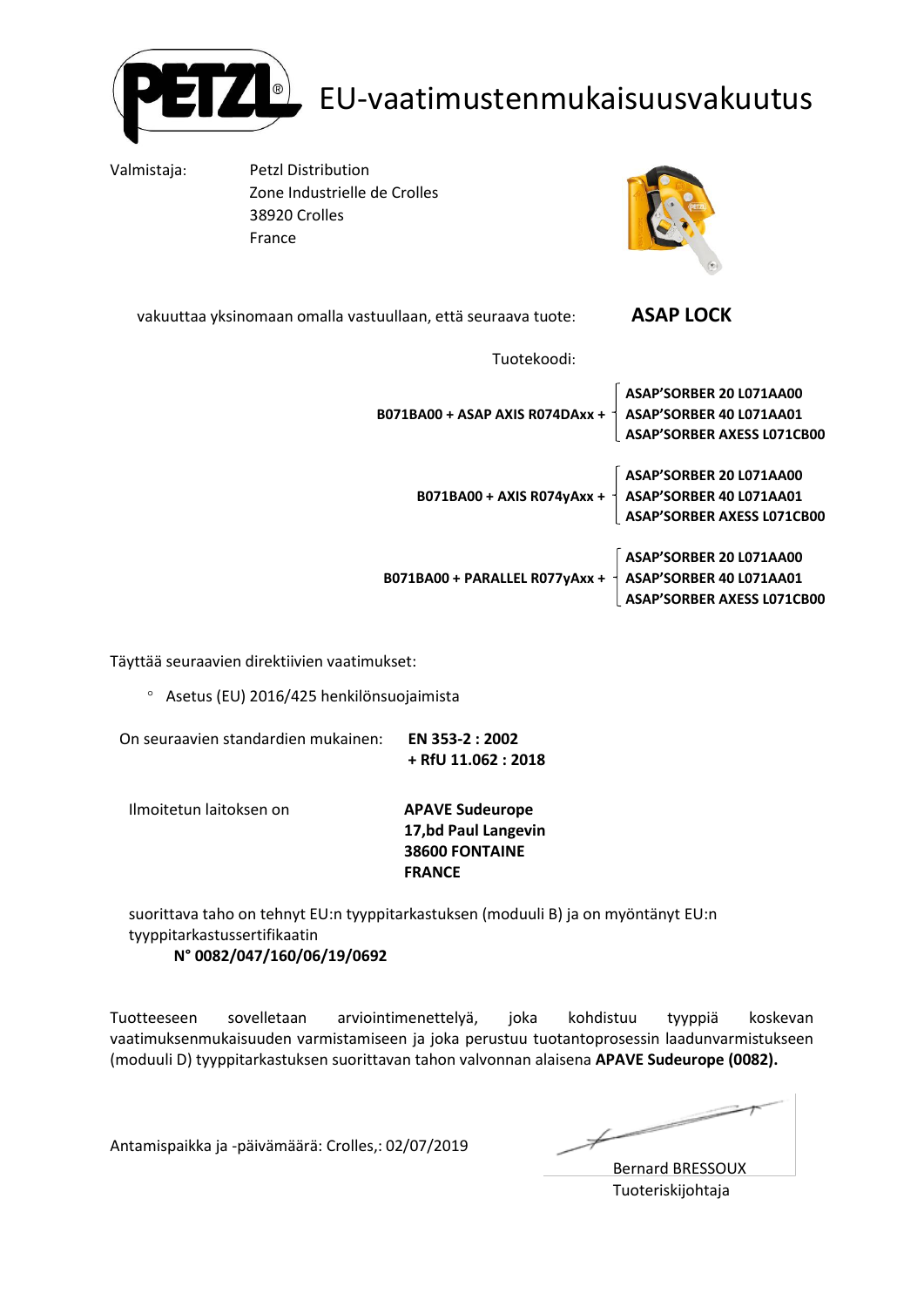

### EU samsvarserklæring

Produsent: Petzl Distribution Zone Industrielle de Crolles 38920 Crolles France

![](_page_9_Picture_4.jpeg)

Erklærer med fullt ansvar at det følgende produktet: **ASAP LOCK** 

Referanse:

| B071BA00 + ASAP AXIS R074DAxx + | ASAP'SORBER 20 L071AA00<br>ASAP'SORBER 40 L071AA01<br><b>ASAP'SORBER AXESS L071CB00</b> |
|---------------------------------|-----------------------------------------------------------------------------------------|
| B071BA00 + AXIS R074yAxx +      | ASAP'SORBER 20 L071AA00<br>ASAP'SORBER 40 L071AA01<br>ASAP'SORBER AXESS L071CB00        |
| B071BA00 + PARALLEL R077yAxx +  | ASAP'SORBER 20 L071AA00<br>ASAP'SORBER 40 L071AA01<br><b>ASAP'SORBER AXESS L071CB00</b> |

Møter følgende europeiske reguleringer:

EU regulativ 2016/425 for personlig verneutstyr.

Gjeldende standarder: **EN 353-2 : 2002**

**+ RfU 11.062 : 2018**

Det tekniske kontrollorganet **APAVE Sudeurope**

**17,bd Paul Langevin 38600 FONTAINE FRANCE**

har utført EU typekontroll (modul B) og har etablert EU typekontroll sertifikat **N° 0082/047/160/06/19/0692**

Produktet er underlagt vurderingsprosedyrer for konformitet i forhold til type basert på forsikringer om kvalitet i produksjonsprosessen(modul D), under tilsyn av det tekniske kontrollorganet **APAVE Sudeurope (0082).**

Sted og dato for utstedelse: Crolles,: 02/07/2019

¥

Bernard BRESSOUX Produktrisiko Direktør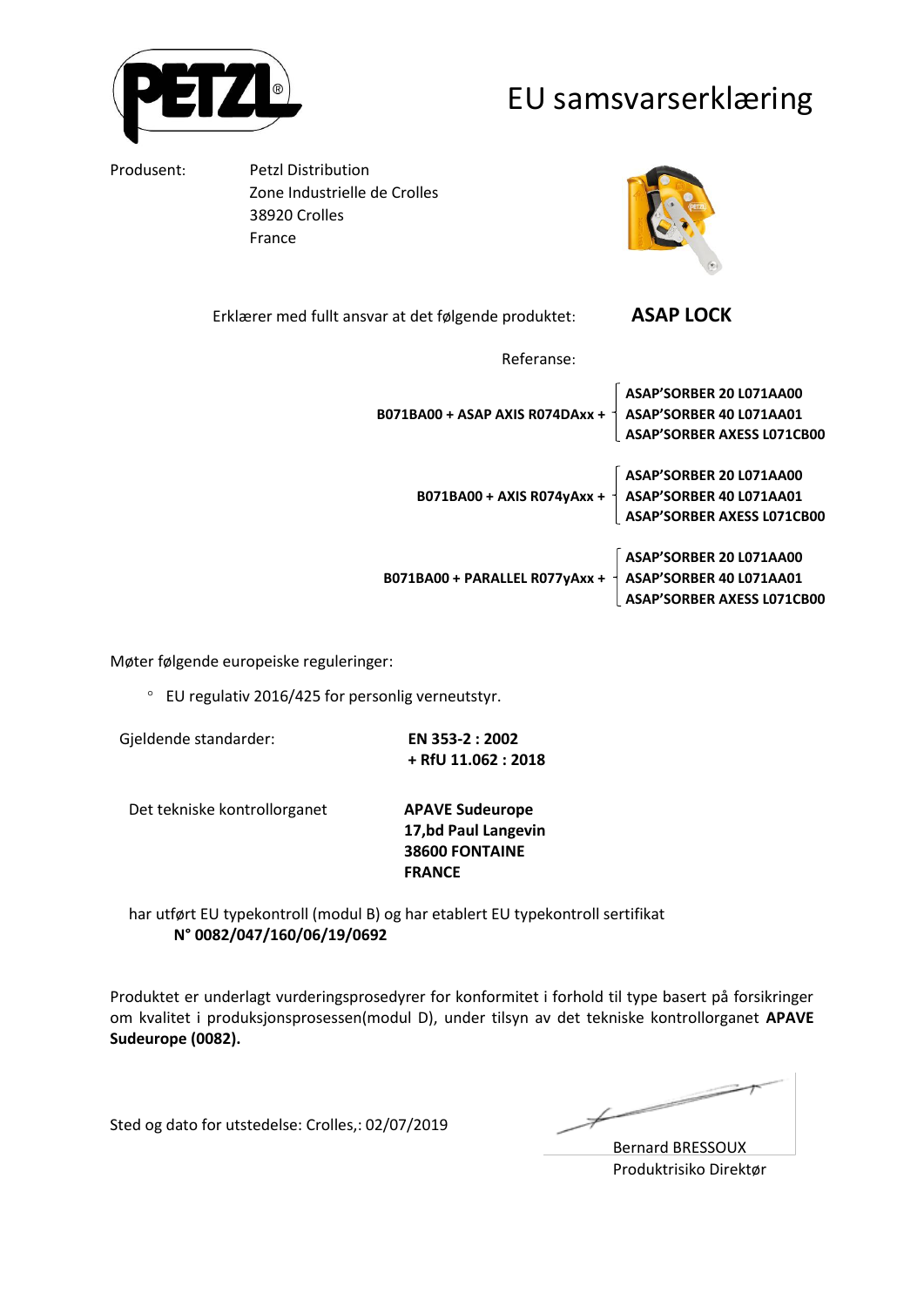![](_page_10_Picture_0.jpeg)

# EU prohlášení o shodě

Výrobce: Petzl Distribution Zone Industrielle de Crolles 38920 Crolles France

![](_page_10_Picture_4.jpeg)

Prohlašuje, na svoji plnou odpovědnost, že následující produkt: **ASAP LOCK**  Kódové označení: **ASAP'SORBER 20 L071AA00 B071BA00 + ASAP AXIS R074DAxx + ASAP'SORBER 40 L071AA01 ASAP'SORBER AXESS L071CB00 ASAP'SORBER 20 L071AA00 B071BA00 + AXIS R074yAxx + ASAP'SORBER 40 L071AA01 ASAP'SORBER AXESS L071CB00 ASAP'SORBER 20 L071AA00 B071BA00 + PARALLEL R077yAxx + ASAP'SORBER 40 L071AA01 ASAP'SORBER AXESS L071CB00**

Splňuje následující Evropské směrnice:

Tento produkt splňuje Nařízení (EU) 2016/425 o osobních ochranných prostředcích.

Aplikované normy: **EN 353-2 : 2002**

**+ RfU 11.062 : 2018**

Oznámená instituce **APAVE Sudeurope**

**17,bd Paul Langevin 38600 FONTAINE FRANCE**

provedla přezkoušení typu EU (modul B) a vydala certifikát EU o přezkoušení typu **N° 0082/047/160/06/19/0692**

Výrobek podléhá postupu posuzování shody s typem na základě zajištění jakosti výrobního procesu (modul D), pod dohledem oznámené instituce **APAVE Sudeurope (0082).**

Místo a datum vydání: Crolles,: 02/07/2019

Bernard BRESSOUX Ředitel rizik produktů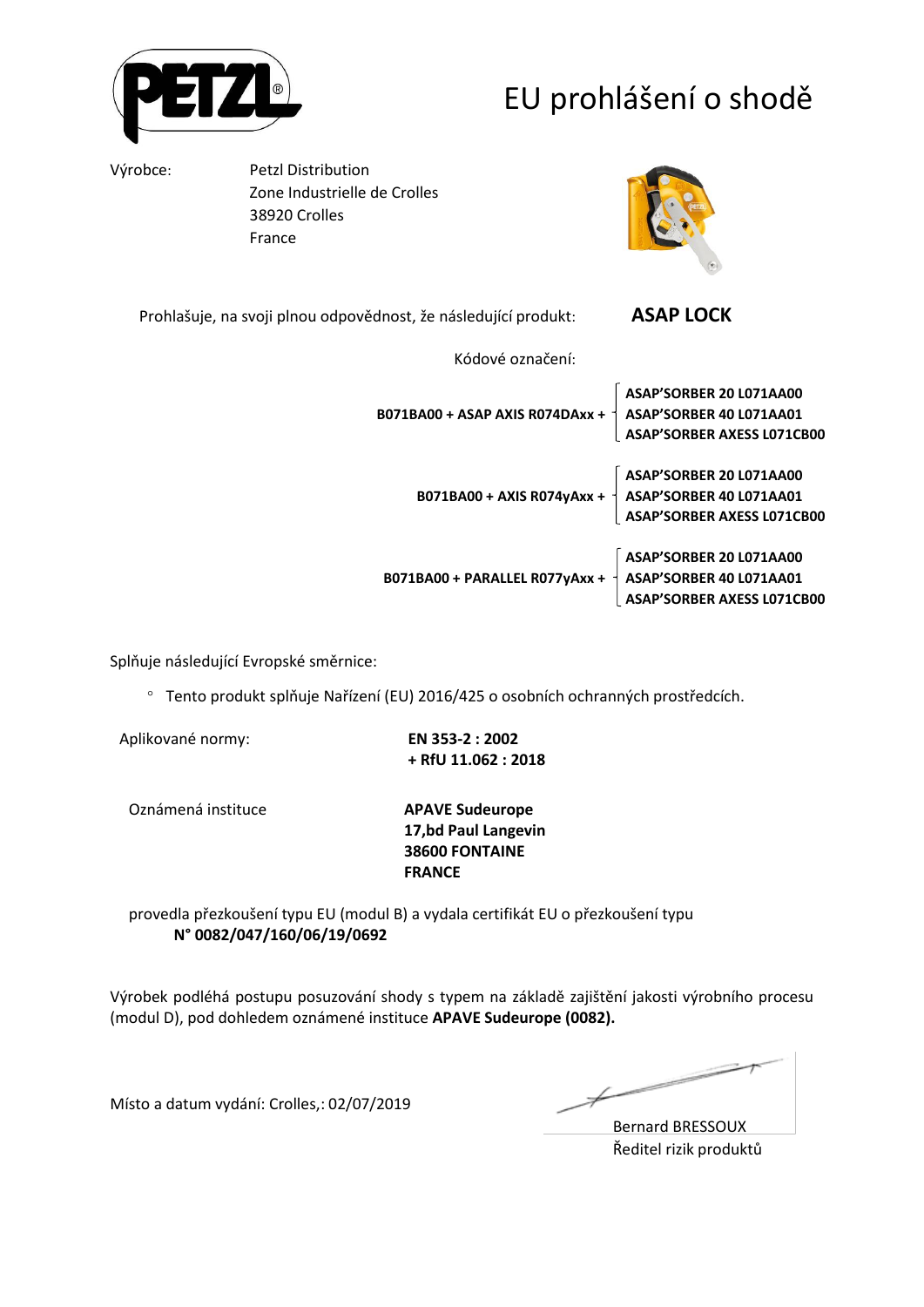# Deklaracja zgodności UE

![](_page_11_Picture_1.jpeg)

Producent: Petzl Distribution Zone Industrielle de Crolles 38920 Crolles France

![](_page_11_Picture_4.jpeg)

Deklaruje na swoją wyłączną odpowiedzialność, że następujący produkt: **ASAP LOCK** 

Kod:

| B071BA00 + ASAP AXIS R074DAxx + | ASAP'SORBER 20 L071AA00<br>ASAP'SORBER 40 L071AA01<br>ASAP'SORBER AXESS L071CB00        |
|---------------------------------|-----------------------------------------------------------------------------------------|
| B071BA00 + AXIS R074yAxx +      | ASAP'SORBER 20 L071AA00<br>ASAP'SORBER 40 L071AA01<br><b>ASAP'SORBER AXESS L071CB00</b> |
| B071BA00 + PARALLEL R077yAxx +  | ASAP'SORBER 20 L071AA00<br>ASAP'SORBER 40 L071AA01<br><b>ASAP'SORBER AXESS L071CB00</b> |

Jest zgodny z następującym prawodawstwem europejskim:

Rozporządzenie (UE) 2016/425 w sprawie środków ochrony indywidualnej.

Zastosowane normy: **EN 353-2 : 2002**

**+ RfU 11.062 : 2018**

Jednostka notyfikowana **APAVE Sudeurope**

**17,bd Paul Langevin 38600 FONTAINE FRANCE**

przeprowadziła badanie typu UE (moduł B) i wydała certyfikat badania typu UE **N° 0082/047/160/06/19/0692**

Produkt podlega procedurze oceny zgodności z typem w oparciu o zapewnienie jakości procesu produkcji (moduł D) pod nadzorem jednostki notyfikującej **APAVE Sudeurope (0082).**

Bernard BRESSOUX Dyrektor ryzyka produktu

Miejsce i data wydania: Crolles,: 02/07/2019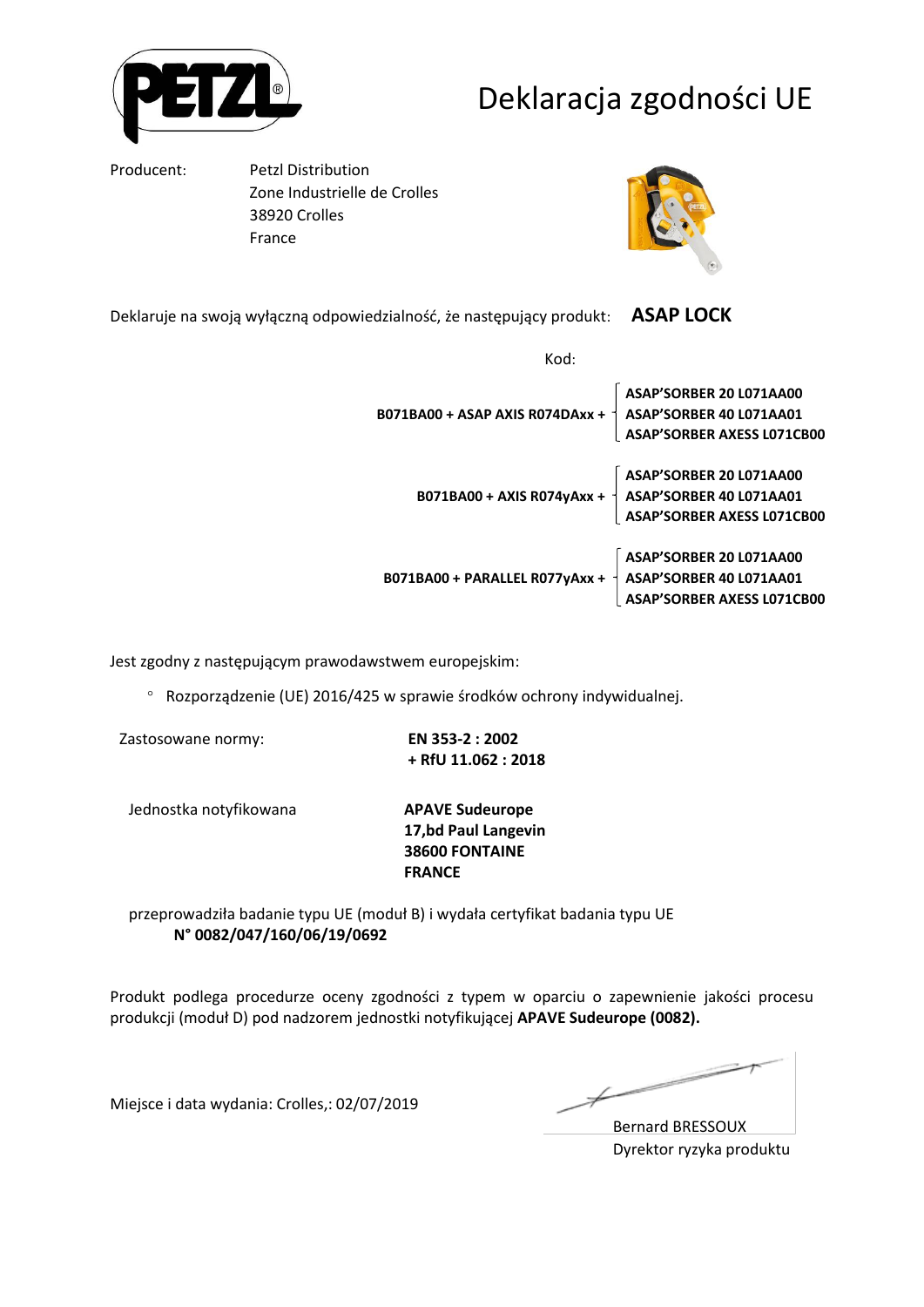![](_page_12_Picture_0.jpeg)

### EU izjava o skladnosti

Proizvajalec: Petzl Distribution Zone Industrielle de Crolles 38920 Crolles France

![](_page_12_Picture_4.jpeg)

S polno odgovornostjo izjavlja, da izdelek: **ASAP LOCK** 

Oznaka izdelka:

| B071BA00 + ASAP AXIS R074DAxx + | ASAP'SORBER 20 L071AA00<br>ASAP'SORBER 40 L071AA01<br><b>ASAP'SORBER AXESS L071CB00</b> |
|---------------------------------|-----------------------------------------------------------------------------------------|
| B071BA00 + AXIS R074yAxx +      | ASAP'SORBER 20 L071AA00<br>ASAP'SORBER 40 L071AA01<br>ASAP'SORBER AXESS L071CB00        |
| B071BA00 + PARALLEL R077yAxx +  | ASAP'SORBER 20 L071AA00<br>ASAP'SORBER 40 L071AA01<br>ASAP'SORBER AXESS L071CB00        |

Ustreza naslednjim evropskim predpisom:

Uredba (EU) 2016/425 o osebni varovalni opremi.

Veljavni standardi: **EN 353-2 : 2002**

**+ RfU 11.062 : 2018**

Priglašeni organ **APAVE Sudeurope 17,bd Paul Langevin 38600 FONTAINE FRANCE**

je opravil EU-pregled tipa (modul B) in izdal certifikat o EU-pregledu tipa **N° 0082/047/160/06/19/0692**

Izdelek je predmet postopka presoje za skladnost s tipom na podlagi zagotavljanja kakovosti proizvodnega procesa (modul D), pod nadzorom priglašenega organa **APAVE Sudeurope (0082).**

Bernard BRESSOUX Direktor tveganj proizvode

Kraj in datum izdaje: Crolles,: 02/07/2019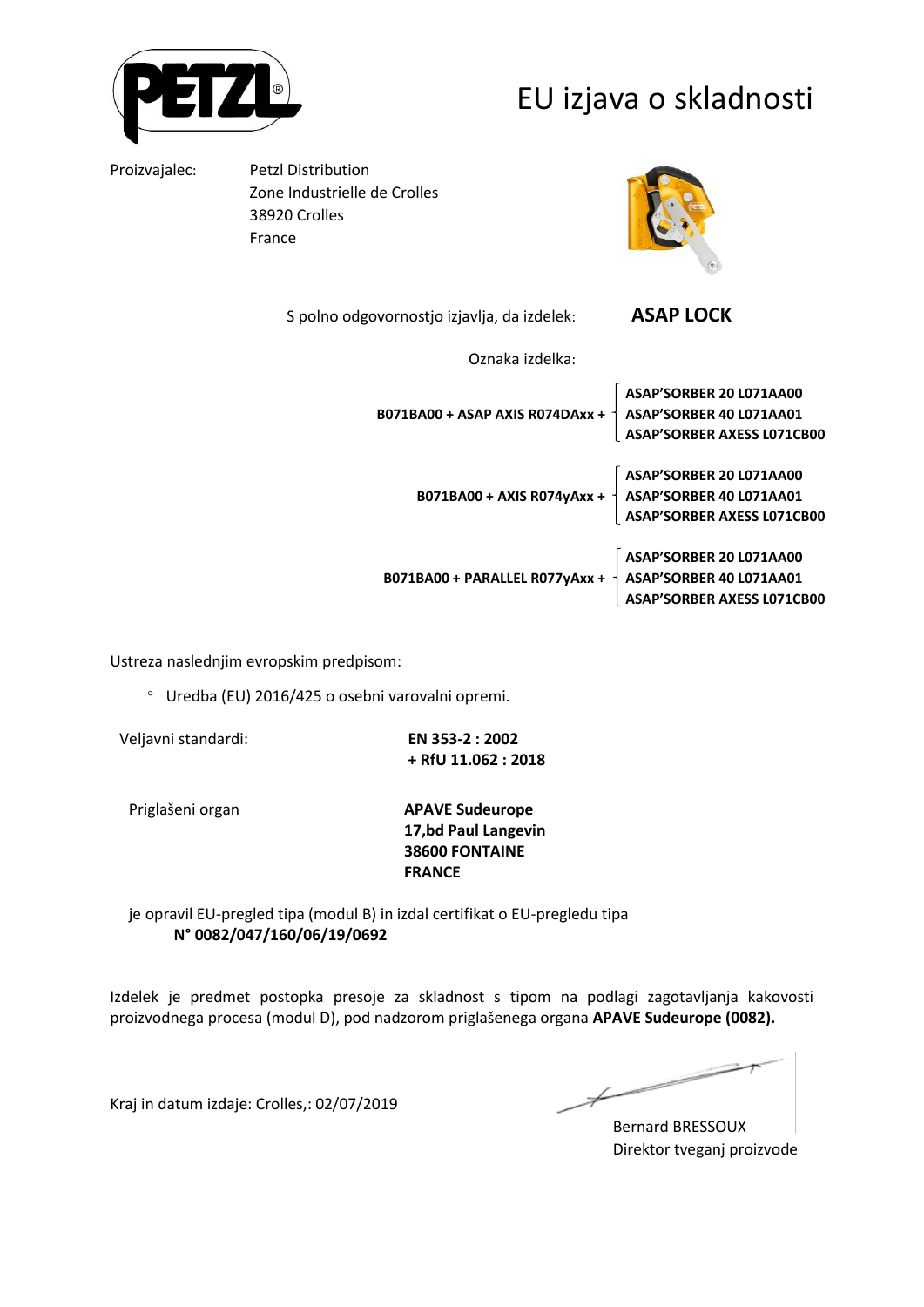![](_page_13_Picture_0.jpeg)

# EU megfelelőségi nyilatkozat

A gyártó: Petzl Distribution Zone Industrielle de Crolles 38920 Crolles France

![](_page_13_Picture_4.jpeg)

Ezúton nyilatkozik, hogy a következő termék: **ASAP LOCK** 

Cikkszám:

| B071BA00 + ASAP AXIS R074DAxx +                                  | ASAP'SORBER 20 L071AA00<br>ASAP'SORBER 40 L071AA01<br>ASAP'SORBER AXESS L071CB00        |
|------------------------------------------------------------------|-----------------------------------------------------------------------------------------|
| B071BA00 + AXIS R074yAxx + $\frac{1}{2}$ ASAP'SORBER 40 L071AA01 | ASAP'SORBER 20 L071AA00<br><b>ASAP'SORBER AXESS L071CB00</b>                            |
| B071BA00 + PARALLEL R077yAxx +                                   | ASAP'SORBER 20 L071AA00<br>ASAP'SORBER 40 L071AA01<br><b>ASAP'SORBER AXESS L071CB00</b> |

Megfelel a következő európai szabványoknak:

2016/425 számú (EU) rendelet az egyéni védőeszközökről.

Alaklamazandó előírások: **EN 353-2 : 2002**

**+ RfU 11.062 : 2018**

A notifikált szervezet **APAVE Sudeurope**

**17,bd Paul Langevin 38600 FONTAINE FRANCE**

elvégzi az EU-típusvizsgálatot (B. modul) és kiállítja az EU minőségtanúsítványt **N° 0082/047/160/06/19/0692**

A terméket notifikált szervezet ellenőrzése alatt a gyártási folyamat minőségbiztosításán alapuló típusmegfelelőségi vizsgálatnak vetik alá (D. Modul) **APAVE Sudeurope (0082).**

A kiállítás helye és dátuma: Crolles,: 02/07/2019

Bernard BRESSOUX Termék kockázati igazgató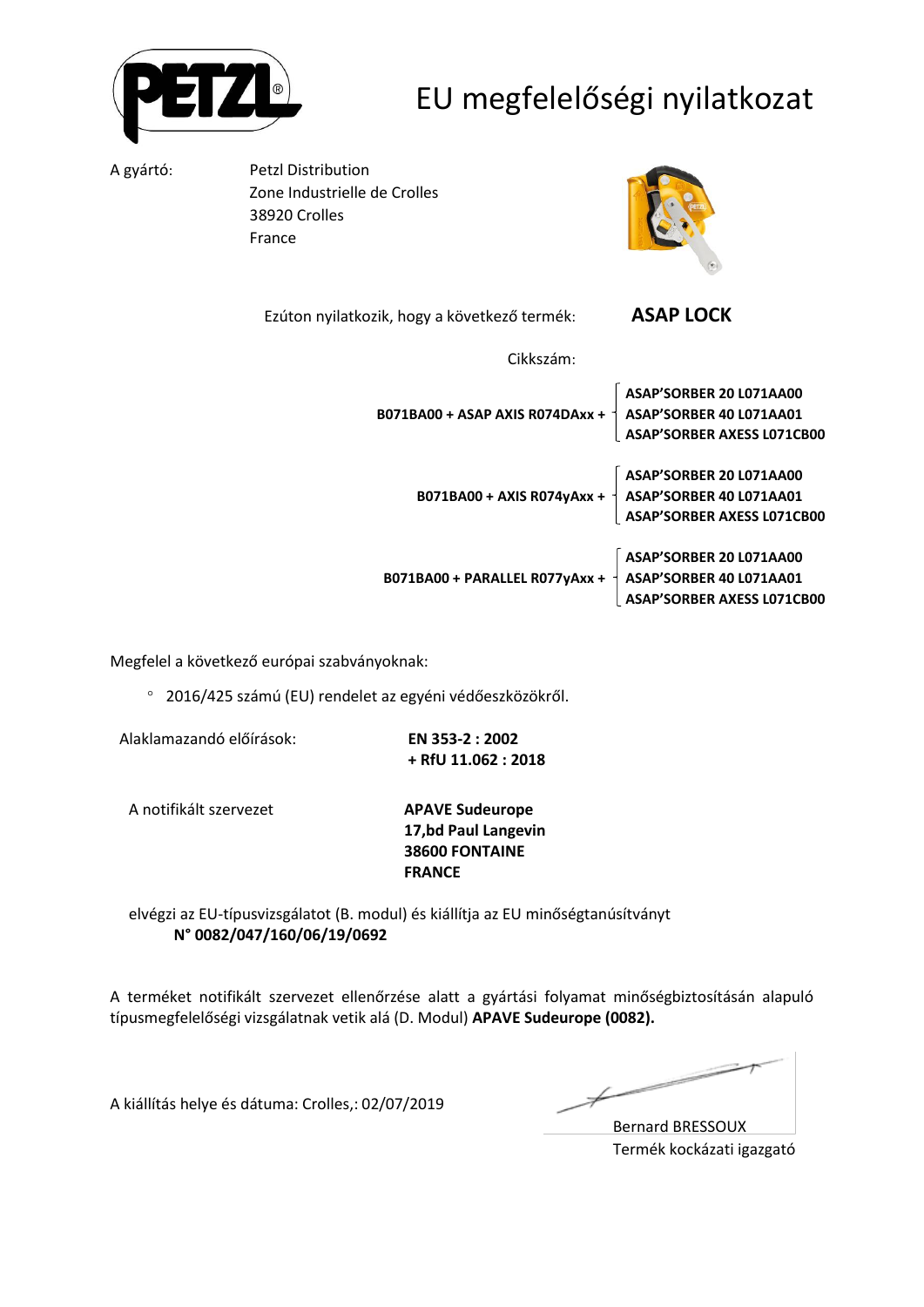![](_page_14_Picture_0.jpeg)

#### Декларация ЕС за съответствие

Производителят: Petzl Distribution Zone Industrielle de Crolles 38920 Crolles France

![](_page_14_Picture_3.jpeg)

Декларира под своя лична отговорност, че продуктът: **ASAP LOCK**  Референтен номер: **ASAP'SORBER 20 L071AA00 B071BA00 + ASAP AXIS R074DAxx + ASAP'SORBER 40 L071AA01 ASAP'SORBER AXESS L071CB00 ASAP'SORBER 20 L071AA00 B071BA00 + AXIS R074yAxx + ASAP'SORBER 40 L071AA01 ASAP'SORBER AXESS L071CB00 ASAP'SORBER 20 L071AA00 B071BA00 + PARALLEL R077yAxx + ASAP'SORBER 40 L071AA01 ASAP'SORBER AXESS L071CB00**

Е в съответствие със следните европейски нормативни документи:

Регламент (ЕС) 2016/425 относно личните предпазни средства.

Приложими стандарти: **EN 353-2 : 2002**

**+ RfU 11.062 : 2018**

Нотифицираният орган **APAVE Sudeurope**

**17,bd Paul Langevin 38600 FONTAINE FRANCE**

е осъществил изследване ЕС на типа (модул В) и е издал сертификат за изпитание ЕС на типа **N° 0082/047/160/06/19/0692**

Продуктът е преминал процедура за изследване съответствието на типа въз основа на осигуряване на качеството на производството (модул D) под контрола на нотифициран орган **APAVE Sudeurope (0082).**

място и дата на издаване: Crolles,: 02/07/2019

Bernard BRESSOUX директор на риска за

продукти